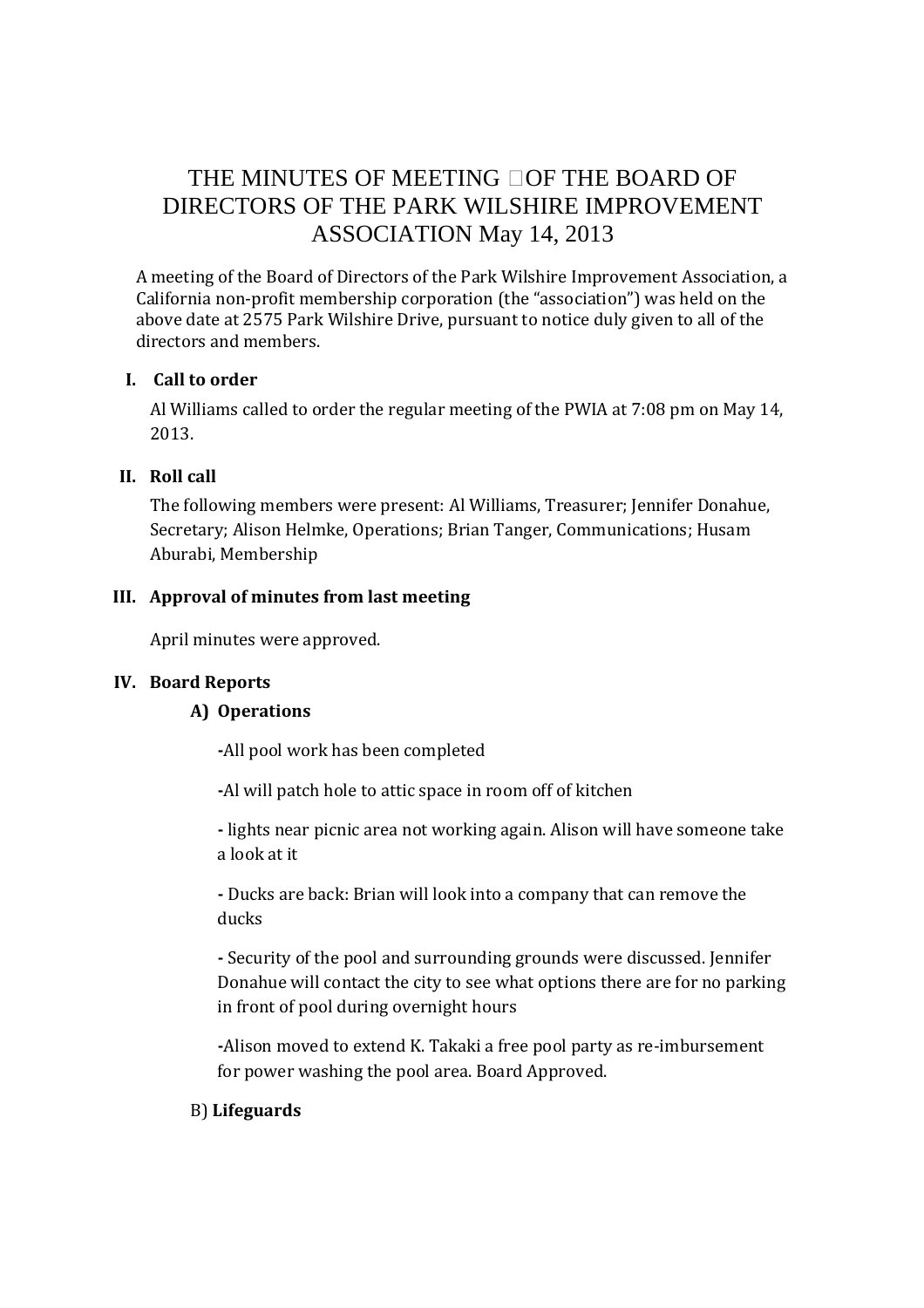- 6 new lifeguards were hired

- Lifeguard meeting will take place Tuesday, May 21<sup>st</sup>, for anyone that wishes to stop by and introduce themselves.

-Lauren Barnes is now scheduling pool parties

-Al will train lifeguards how to vacuum duck feces

#### C) **Treasurer**

- Financial recap was provided.

- Business cards were handed out to all board members

#### D) **Membership**

 $\sim$  230 members have paid and confirmed membership

 - offering of new memberships has stopped. ~30 new families were offered memberships this year and accepted

#### E) **Communications/Events**

- Schools out party is scheduled for June 14

- Movie night is scheduled for June 21st

 - June 8th is the Willow Glen neighborhood garage sale. We will also participate. Brian will RSVP and also announce on Next Door Doerr. Brian, Husan,, and Al will put up signs that morning

 - If interest is high, we can possibly do a second neighborhood sale in August

#### F) **Secretary**

- April minutes will be sent to Tom for website posting this week.

#### **V. New business**

- a) 20 families participated in clean up day. Guest passes will be distributed to those families.
- b) Opening day

-Alison moved to open the pool this Saturday, May 18th. Board approved.